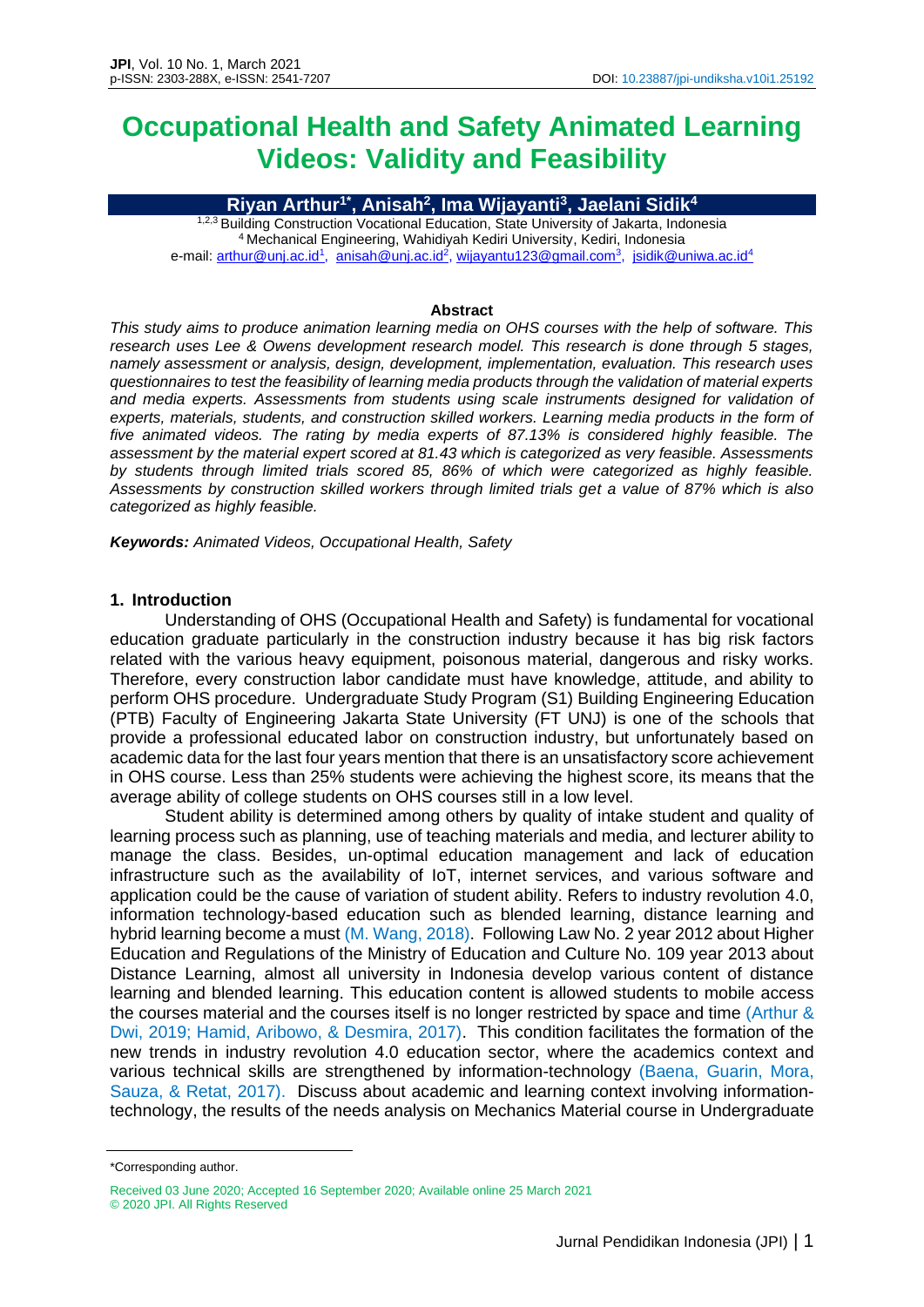Study Program (S1) Building Engineering Education (PTB) Faculty of Engineering Jakarta State University (FT UNJ) also confirm about those opinion (Arthur, Luthfiana, & Musalamah, 2019). Same research also have been done in OHS course in the same study program which the result can be seen as follow.



**Figure 1.** Results of Analysis of the Needs of OHS Subject Learning Media (%)

Based on the results of the needs analysis, students need an improvement or replacement of teaching materials. It is interesting that students choose to animation teaching materials rather than visual or multimedia teaching materials. The characteristics of OHS course is more human subject and describe human activities such as risk prevention when student working on laboratory, workshop, or in the field (Ratnasari, 2016: 85), therefore animation video will provide more clear example rather than visual or multimedia. Lecturer or student facilitator demanded for describing OHS procedure in more clear and detail aspects using teaching materials, with the intention to improve student competencies.

Learning media is a tool or intermediary that is useful for facilitating the teaching and learning process in streamlining communication between students and educators (Efanudin & Setya, 2017: 202). Learning media is a messenger technology, an intermediary tool (Arsyad, 2014) that can be used for learning purposes (Sukir, Soenarto, & Soeharto, 2017). The use of learning media must be varied, attracting attention, fun (Primasari & Herlanti, 2014: 68). Selection of good learning media in learning must be creative, communicative, and innovative (Asmara, 2015; Prastiyo, Djohar, & Purnawan, 2018) so that the learning material becomes simpler (Maulana, Adi, & Hariyanto, 2019), increase the linkage of students in the learning process (Arthur, Sekartaji, Maulana, & Dewi, 2019), maximizes all the senses, (Arham & Dwiningsih, 2016) and can guide students to be more independent in increasing insight, so that they can provide the same information to all students which leads to increased learning outcomes (Miftah, 2015; Muhson, 2010).

Video is a technology for capturing, recording, processing, transmitting and rearranging moving images that convey messages that are factual or fictitious, informative, educational or instructional (Purwanti, 2015: 44). Video as digital media that shows the arrangement or sequence of pictures that give illusions, images and fantasies on moving pictures (Munir, 2014: 348), plus sound that can provide a real picture, and able to manipulate time and place (Rayandra, 2012; Smaldino, Lowther, & Russell, 2012).

The advantages of video include that it can be used for a long period of time and at any time if the material is still relevant; fun learning media; able to help students in understanding learning material and assisting teachers in the learning process; can be used by the wider community and easily accessible; describe a real and clear state of a process (procedure) and phenomenon (incident); can be easily collaborated with other media such as audio, text and infographics (images) so that it is more effective and fast in conveying messages (material); Suitable for teaching material in the cognitive, behavioral and psychomotor domains (Efanudin Febri & Wibawa Chendra, 2017; Furi & Mustaji, 2017; Johari, 2014; Susanti, Harta, Karyana, & Halimah, 2018). Thus, we need a video that is complete, easy to update and flexible like an animation video.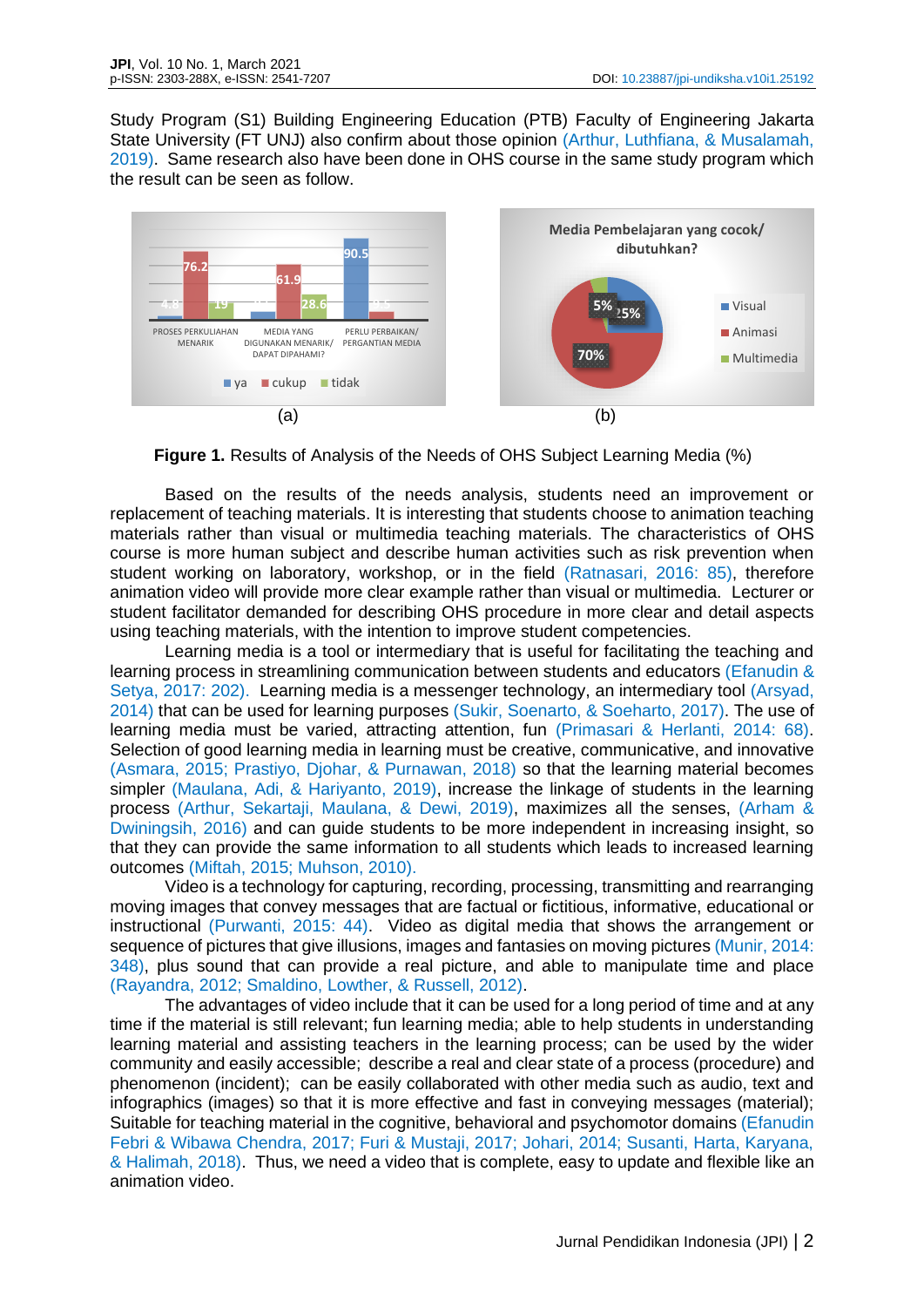Making and developing instructional videos takes a long time; Videos can only be used with the help of computers or gadgets, monitors, projectors (screens) and speakers when used in the learning process; In making video requires a large amount of money; The video is not detailed in the explanation of the material because students must be able to remember each part (Scene), learning with video is considered easier than text so that students are less likely to be more active in interacting with the material (Munir, 2014; Purwanti, 2015; Susanti et al., 2018; Wardoyo Tunggul Cipto, 2015). Therefore, in making this video, it must have adequate equipment, involve a team of experts and be accompanied by uploads on the internet on various digital platforms (such as Youtube and Moodle). Animated video learning media is a combination of text, audio and visual media assisted by various software (Buchari, Sentinowo, & Lantang, 2015: 1) in an effort to describe a message and teaching material well and clearly (Utami, 2011). The use of animated videos in learning is needed to be able to stimulate students when learning, both in abstract and concrete material so that the delivery is more interesting (W. Lee & L. Owens, 2004) so that it can be understood by students.

The use of animated videos is proven to improve the learning outcomes of engineering students in engineering courses (Lutfiyanta, 2015; Wardoyo Tunggul Cipto, 2015) as well as subjects in SMK (Efanudin Febri & Wibawa Chendra, 2017; Rahman, 2014). Animated video media has considerable potential if it is used in learning, namely: providing direct experience to students; Explain abstract lessons; Can be used repeatedly; Can present objects well (Dick, Carey, & Carey, 2015). Animated videos are very influential in learning because they are proven to attract attention, increase retention (Smaldino et al., 2012) and enables the visualization of imagined concepts, objects, and relationships (Grzyl, Miszewska-Urbańska, & Apollo, 2017; Law, Geng, & Li, 2019; Schneider, Beege, Nebel, & Rey, 2018). Referring to the various problems faced and the description of the animation video learning media above, it can be concluded that it is important to develop a prototype of animation learning media on OHS course in Undergraduate Study Program (S1) Building Engineering Education (PTB) Faculty of Engineering Jakarta State University (FT UNJ).

#### **2. Method**

This research is a development research by adapting Lee and Owen's model which consists of: assessment or analysis, design, development, implementation and product evaluation (William & Diana, 2004). This model was chosen because the final result was animation video learning media. Due to various limitations, this research only reached the assessment stage of product development or prototypes (third stage). That is, it does not reach the implementation or evaluation stage. The research was conducted at the Faculty of Engineering, State University of Jakarta (FT UNJ) and the Centro City Apartment Project, West Jakarta. The research was conducted from November 2018 to August 2019. The products were validated by material experts, media experts, students and skilled workers in the building construction field. The media and material validators involved were 3 people, 21 students and 12 skilled workers. Media validator criteria; has the ability in the field of instructional media with a qualification of Master of Education and has experience in the field of educational technology. While the criteria for material experts; have the ability in the field of OHS material, minimum academic level of undergraduate or equivalent KKNI level VI and have experience in the field of OHS. Student criteria; have taken OHS courses. Criteria for skilled personnel; workers installing iron, stone or concrete related to OHS materials. The instrument used in this research refers to the standard instruments that have been published by the Education Technology Study Program, Faculty of Education, UNJ. With the following assessment criteria:

| <b>Average Score</b> | Category     | <b>Equivalent</b>  |  |
|----------------------|--------------|--------------------|--|
| $80\% - 100\%$       | Sangat valid | <b>Very Decent</b> |  |
| 66% - 79%            | Valid        | Worth              |  |
| $56\% - 65\%$        | Valid Enough | Decent Enough      |  |
| $40\% - 55\%$        | Less Valid   | Not Worth It       |  |

## **Table 1.** Product Assessment Criteria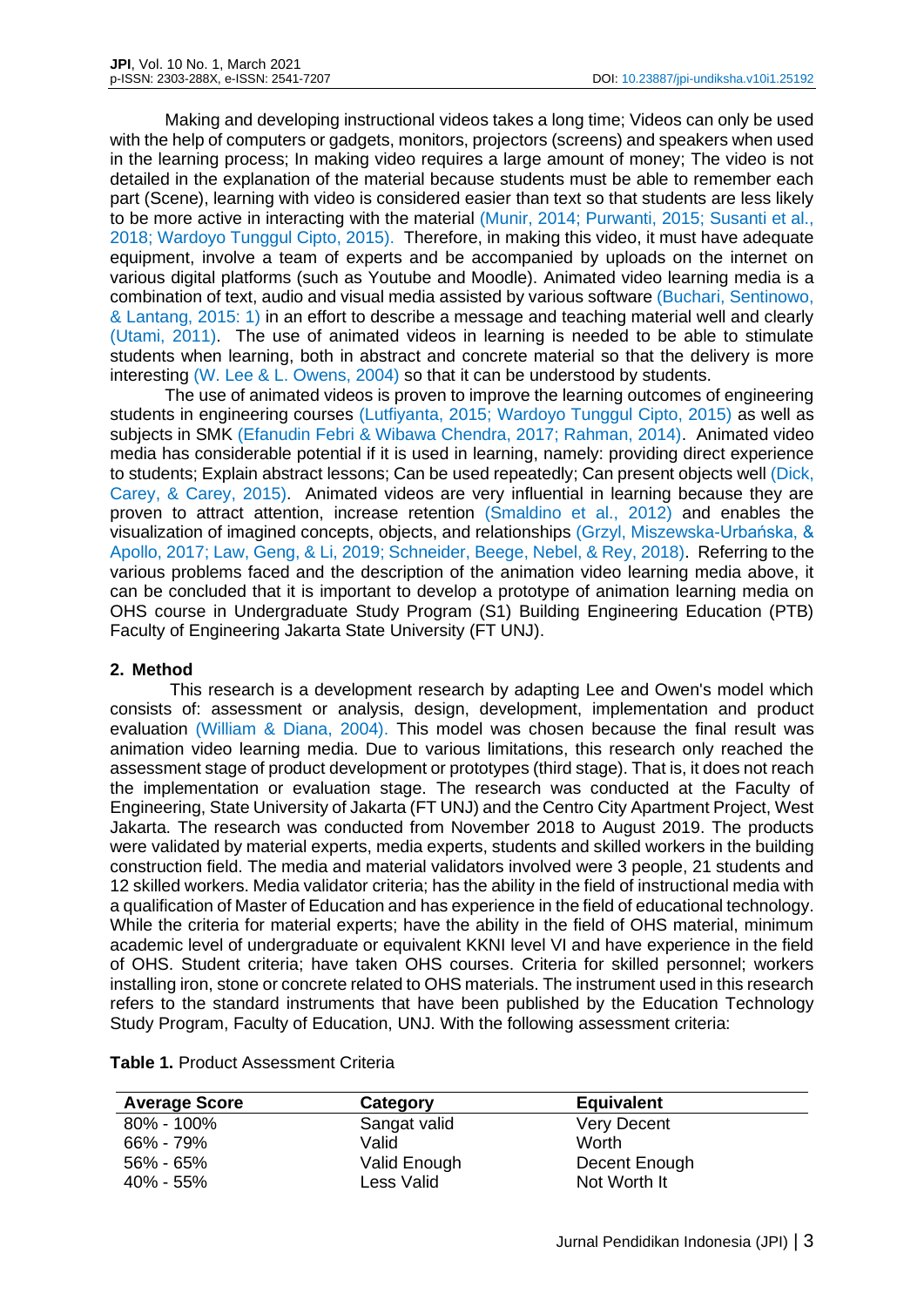| <b>Average Score</b> | Category    | <b>Equivalent</b> |  |
|----------------------|-------------|-------------------|--|
| < 40%                | Tidak Valid | Not Worth It      |  |

Source: (Grand, 2013)

## **3. Result and Discussion Results**

The media experts who became validators of this animated video learning media were two lecturers of Educational Technology, Faculty of Education, UNJ. These validators have expertise in the field of learning media. The two media experts provide an assessment of the feasibility of the animated video learning media which consists of several aspects of the assessment as shown in Table 2.

| <b>Indicator</b>     | %V1    | %V <sub>2</sub> | <b>Total</b> |
|----------------------|--------|-----------------|--------------|
| Text                 | 80%    | 75,60%          | 77,80%       |
| Color combinations   | 90%    | 90%             | 90%          |
| Animation            | 84,56% | 80%             | 82,28%       |
| Feed format          | 90%    | 90%             | 90%          |
| Media use            | 100%   | 100%            | 100%         |
| Media implementation | 82,72% | 82,72%          | 82,72%       |
|                      |        |                 | 83,13%       |

**Table 2.** Media Expert Validation Data

Based on the table above, the writing indicators show the results of the validation of media experts with a total percentage of 77.80%. This shows that the writing indicators in the animated video learning media are feasible to use because the text size is appropriate and clear, the font colors are attractive and can be seen. The color combination indicator shows the results of the media expert validation with a total percentage of 90%. This shows that the color combination indicator in the animation video learning media is very feasible to use because the components of the writing and animation color have been made coherently and well, the appearance of the animated video learning media is interesting to see.

The animation indicator shows the results of the media expert validation with a total percentage of 82.28%. This shows that the animation indicator in the animation video learning media is very feasible to use because the animation used is in accordance with the RPS and the animation colors are displayed well and reduces boredom. The presentation format indicator shows the results of the media expert validation with a total percentage of 90%. This shows that the presentation format indicator in the animated video learning media is very feasible to use because the narration presented is in accordance with the material and the animation used can stimulate students to think. The presentation format indicator shows the results of the media expert validation with a total percentage of 100%. This shows that the indicators of media use in animated video learning media are very feasible to use because animated videos are easy to use in an easy way to stop and play back, animated video learning media can help the learning process. The media implementation indicator shows the results of the media expert validation with a total percentage of 82.72%. This shows that the indicators of media use in animated video learning media are very feasible to use because animation video learning media are easy to use because of the instructions for use and have been packaged properly.

Based on the above, it shows that some of the indicators are in the Eligible category and some are in the Very Appropriate category. The suggestions and input from media experts provided are as follows: 1) Improve the typeface with century gothic; 2) Add tools such as speakers to the learning process; 3) Add instructions for the use of animated video learning media, and 4) Pack the animation video learning media properly, for example with a DVD. In general, media experts provide the above suggestions in order to improve learning media so that it can be used optimally. After considering some of the indicators above, the material expert concluded that the animated video learning media for OHS courses were feasible to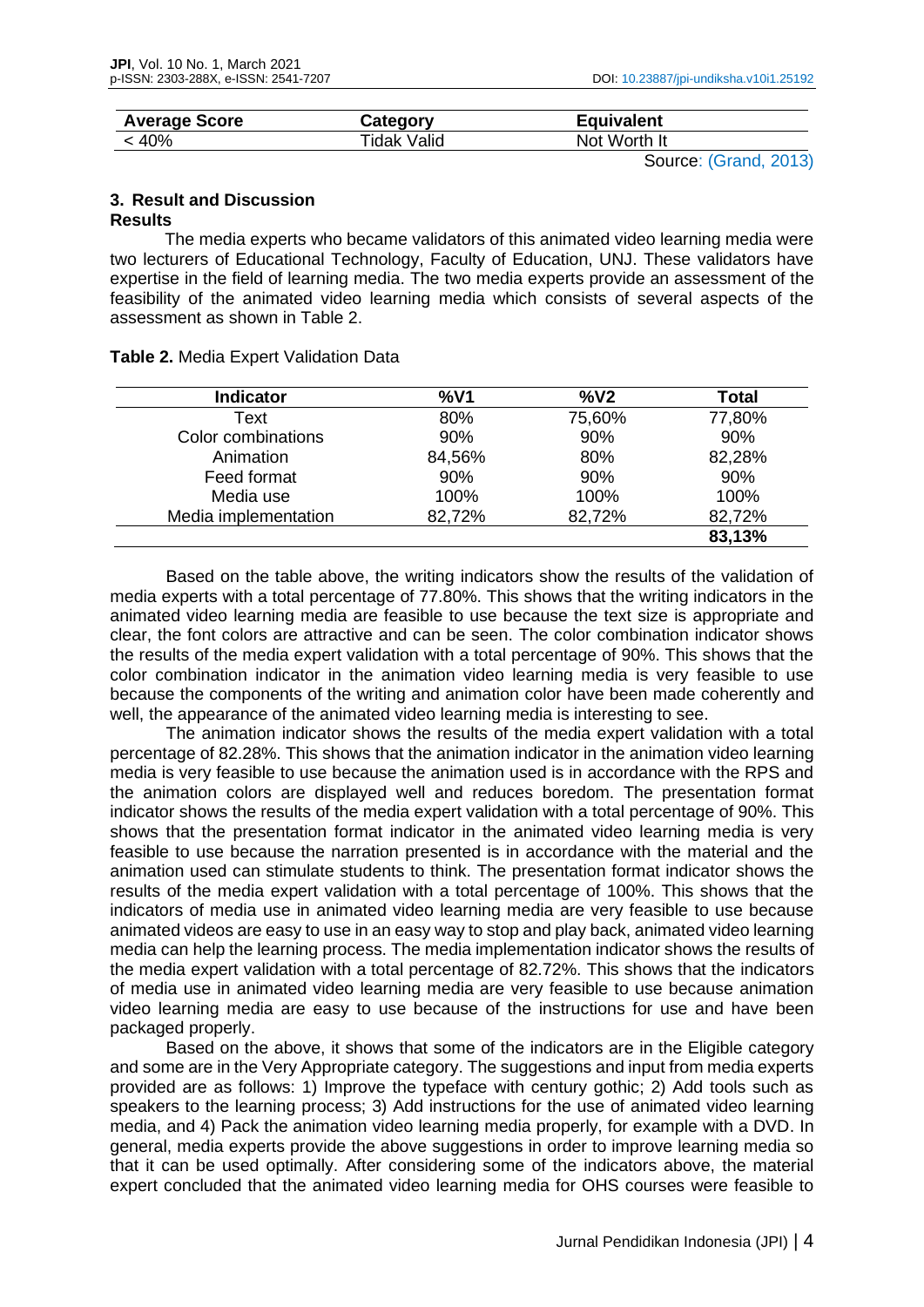use with minor revisions. Material expert validation was carried out by the Project Manager Health Safety Environment (HSE) for the Centro City Apartment project, the Urban Heights Residences project and PTB UNJ lecturers. These validators have expertise in the field of learning material. The three material experts provide an assessment of the feasibility of the learning material in the animated video which consists of several aspects of the assessment as follows:

**Table 3.** Material expert validation data

| <b>Indicator</b>    | %V1    | %V <sub>2</sub> | %V3    | <b>Total Percentage</b> |
|---------------------|--------|-----------------|--------|-------------------------|
| Learning objectives | 80%    | 80%             | 68,56% | 76,18%                  |
| Material delivery   | 86,76% | 86,76%          | 70,46% | 81,32%                  |
| Material selection  | 95%    | 95%             | 73%    | 86%                     |
| Total percentage    | 81,43% |                 |        |                         |

Based on the results of the material expert validation in the table above, the learning objective indicator shows the result of the material expert validation is 76.18%. This shows that the learning objective indicators in the animated video learning media are feasible to use because the learning objectives and learning indicators have been conveyed in the animated video learning media and the material delivered is in accordance with the learning objectives in the RPS. The material delivery indicator shows the result of the material expert validation is 81.32%. This shows that this indicator is very feasible to use because the material presented has been arranged coherently, the pictures and illustrations have been arranged attractively, the duration of media use has been effective and the material presented is in accordance with the facts and data.

The material selection indicator is a discussion of the material presented in learning media that is adjusted to the level of student development and is related to everyday life. This indicator shows the results of the material expert validation, namely 86%. This shows that this indicator is very suitable for use because the material presented in the animated video is in accordance with the RPS and the level of student development.

Based on the above, it shows that some of the indicators are in the Eligible category and some are in the Very Appropriate category. The suggestions and input from the material experts provided are as follows: Fix errors in writing, add material about potential hazards and their control in every job and add potential hazards of OHS electricity. In general, material experts provide the above suggestions in order to improve learning media so that it can be used optimally. After considering some of the indicators above, the material expert concluded that the animated video learning media for OHS courses were feasible to use with minor revisions.

The results of validation carried out by media experts and material experts in the form of assessments, criticisms and suggestions of the animated video learning media for OHS courses in the form of; 1. Animated video learning media, which were not packaged after being revised by the validator, must be packaged in DVDs and equipped with a DVD holder to facilitate distribution and use by lecturers who teach OHS courses; 2. Animated media does not have instructions for use, but after being revised by the media validator, instructions for the use of animated video learning media must be made. This aims to make it easier for lecturers who teach courses to use them; 3. The written font was replaced, which was originally Times New Romance, after being revised by the media validator, then it was changed to a century ghotic font, which aims to clarify text writing on animated video media.

As for the material revision of the product, namely in the form of: The writing of the previous word there was still an error after being revised, so the writing of the word error had to be corrected, it aimed to clarify the material in the learning video; Previously, the potential hazards did not cover all material after the revision potential hazards have been added in each of these materials to clarify the learning material; Previous risk control did not cover all material, but after revision, each of these materials was added to improve understanding in each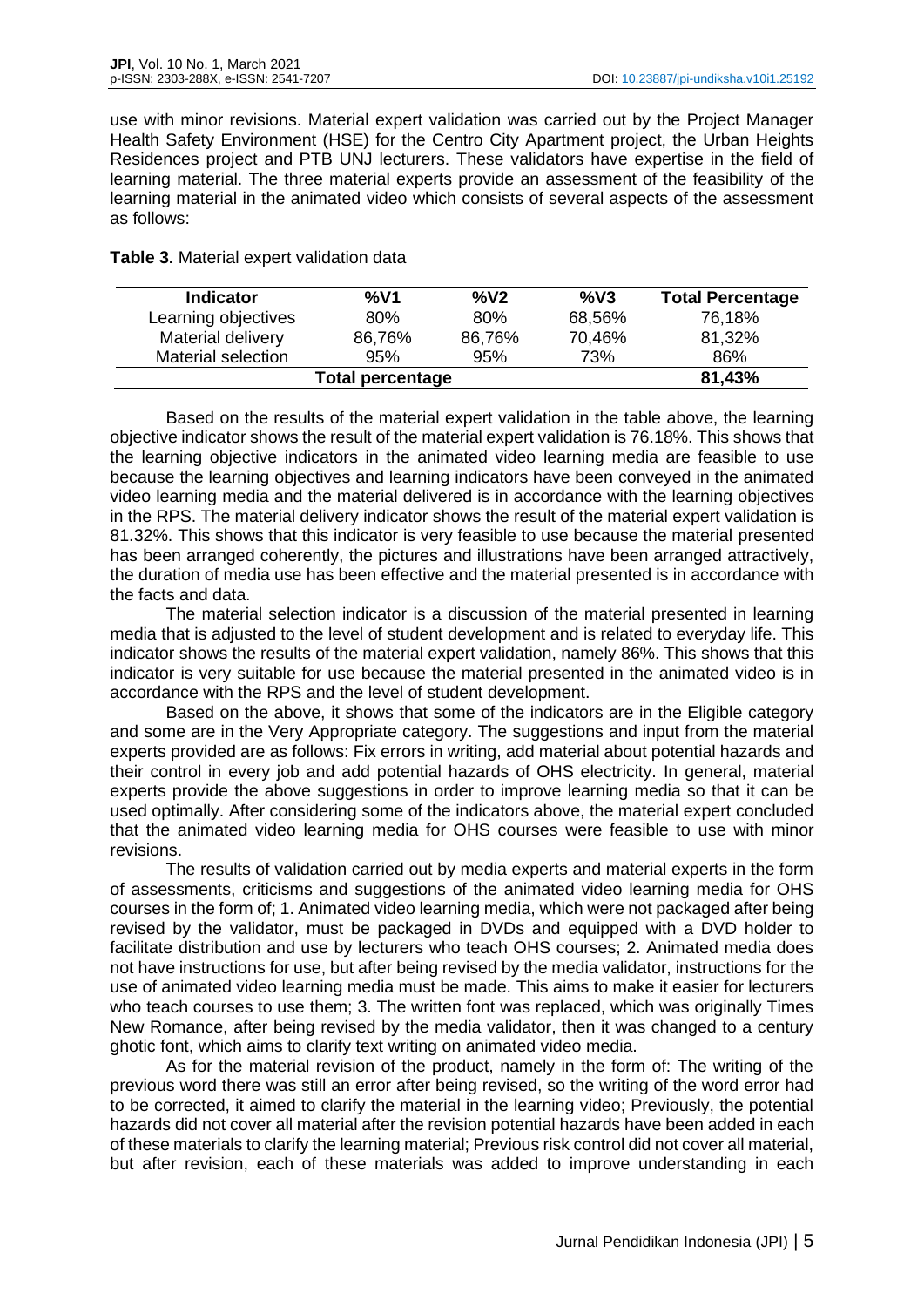material; The previous example of OHS electrical hazard protection did not yet exist but after being revised it was added that aims to clarify the material of OHS electricity.

Assessment and student responses to this animated video learning media were carried out by testing the students' products. This product trial was conducted on 21 students who took odd semester OHS courses. This product trial was carried out during OHS lectures which discussed electrical OHS material. The results are as follows:

| <b>Rated indicators</b>         | <b>Score</b><br><b>Obtained</b> | <b>Maximum</b><br><b>Score</b> | Total<br>percentage | Category    |
|---------------------------------|---------------------------------|--------------------------------|---------------------|-------------|
| <b>Material Indicators</b>      | 180                             | 210                            | 86 %                | Very decent |
| Text Indicator (Text)           | 194                             | 210                            | 92%                 | Very decent |
| Design Indicators               | 186                             | 210                            | 88 %                | Very decent |
| Animation Indicator             | 264                             | 315                            | 84 %                | Very decent |
| <b>Feed Format Indicator</b>    | 165                             | 210                            | 78 %                | Worth       |
| Media Usage Indicator           | 188                             | 210                            | 89 %                | Very decent |
| Media Implementation Indicators | 178                             | 210                            | 84 %                | Very decent |
| <b>Total percentage</b>         |                                 |                                | 85,86%              |             |

**Table 4.** Student Assessment results on Animated Video Media

Student responses provide the suggestions above in order to improve learning media so that it can be used optimally. After considering several indicators, students chose that the animated video learning media for OHS courses were feasible to use with minor revisions. Furthermore, the assessment and responses of skilled workers, namely 12 iron tide workers and stone installation workers in the Westpoint Centro City Apartment project to the material on the animated video learning media product were carried out by testing the product to workers. This product trial was conducted to simplify the process of introducing construction work. At the time of testing the animated video media product discussed the OHS material of construction work. as for the results as follows:

**Table 5.** Skilled Workers Assessment of Animated Video Media

| <b>Rated indicators</b>    | <b>Scores</b><br><b>Earned</b> | <b>Maximum</b><br><b>Score</b> | Total<br>Percentage | Category           |
|----------------------------|--------------------------------|--------------------------------|---------------------|--------------------|
| <b>Writing Indicators</b>  | 148                            | 180                            | 82                  |                    |
| Design Indicators          | 212                            | 240                            | 88                  |                    |
| <b>Material Indicators</b> | 142                            | 180                            | 79                  |                    |
|                            | <b>Total percentage</b>        |                                | 83%                 | <b>Very Decent</b> |

The response of skilled workers provides the above suggestions in order to improve learning media so that it can be used optimally with a percentage of 87%. After considering several indicators of skilled workers, it was decided that the animated video learning media for OHS courses were feasible to use with minor revisions. The results of the various inputs and the feasibility process above can be summarized in the image below. the following results have been published via the Youtube channel [\(http://bit.ly/2NXe79i\)](http://bit.ly/2NXe79i)

In the validation stage of learning media carried out by media experts and material experts in accordance with their fields. The validation stage of the media expert obtained a total percentage of the value obtained of 87.33% which means that the animated video learning media is very feasible to use as a learning media for OHS subjects because the use of learning media using animated videos is more meaningful and interesting, easier to accept and understand, it is the same with that expressed by (Lee & Owens, 2004: 127). The material expert validation stage obtained a total percentage of the value obtained of 82.21% which was categorized as Very feasible with the material contained in the animated video learning media for OHS courses. These results support the opinion of Hokanson, Cliton and Kaminski (2018)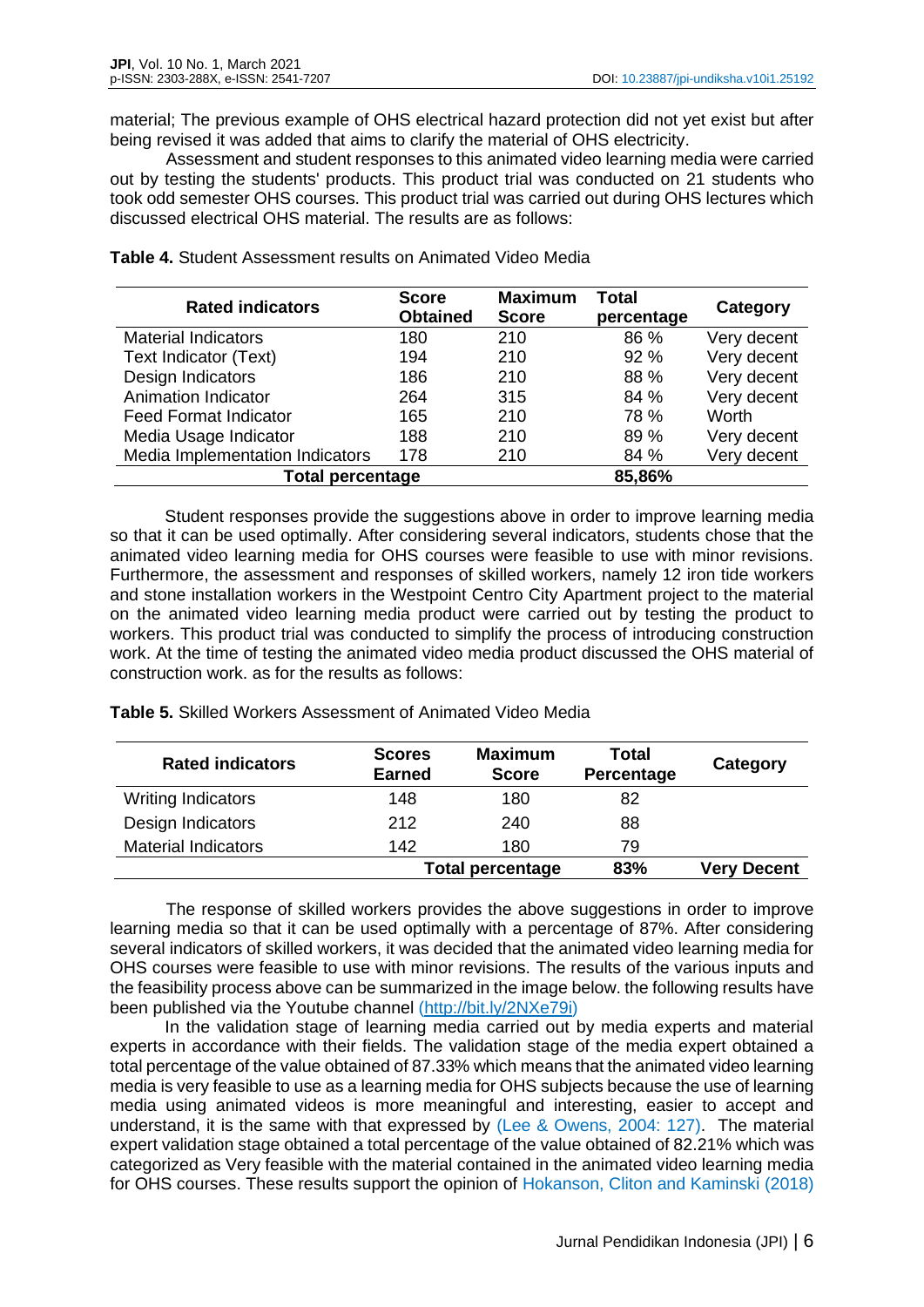which states that animated videos are able to present material that is difficult to explain in a concrete way and can present learning material in detail.

After the validation stage by the learning media product experts, it was also carried out by testing the product of OHS animation video learning media with electrical OHS material to students who got an assessment percentage of 85.86% which means it is very feasible to be used as a variation of learning media. Product trials were also carried out on skilled workers with OHS material construction work who got a total percentage value of 83%, which means that it is very feasible to be used as one of the OHS learning media. The results of this research on animated video learning media are in line with the research conducted by Wardoyo (2015) the feasibility of the resulting animated video learning media product was able to increase student interest in learning by (20.70%) after using the media. These results are in line with research conducted by Pallett et al (2018) which states that learning media products that have good quality can improve feedback or learning outcomes from students.

## **Discussion**

OHS material is an important issue because it involves the mentality of workers and the sustainability of a construction job. Various efforts have been made so that OHS gets special attention in various fields, both directly (Senouci, Al-Abbadi, & Eldin, 2015), integration in BIM (Ganah & John, 2015) as well as by using various OHS instruments and models (Arthur, Rouf, Rahmayanti, & Maulana, 2019; Endroyo, Yuwono, Mardapi, & Soenarto, 2015; Zahoor, Chan, Utama, & Gao, 2015). But more than that, OHS should have been studied since school and college through learning (Grytnes, Grill, Pousette, Törner, & Nielsen, 2017; Q. Wang & Zhang, 2018). The subject matter of OHS at the PTB FT UNJ S1 includes, OHS basics, OHS construction work, OHS lift and transport and OHS fire management. As for this learning media, it provides several advantages and disadvantages. The advantages of this animated video learning media product are: this animated video learning media increases students' enthusiasm for learning, is able to provide a sense of pleasure when the teaching and learning process takes place, increases understanding in the learning process. The shortcomings of this animated video learning media product, namely: In its use, lecturers need to bring speakers, learning media requires the help of a laptop or projector (Dick et al., 2015; Koper & Tattersall, 2010; Msonde & Van Aalst, 2017; W. Lee & L. Owens, 2004). Therefore, to minimize the shortcomings of this animation learning media, the media is uploaded to the You Tube channel [\(http://bit.ly/38D0ofy\)](http://bit.ly/38D0ofy) and *Moodle* [\(http://ptbunj.com/\)](http://ptbunj.com/).

This research is an internal evaluation effort for lectures as well as updating learning tools, especially media. The results showed that the media has an important role for learning in higher education, especially in the field of OHS construction. That the product of OHS learning media is suitable for use is an indication of how students in this millennial era need a full package in a concrete, attractive, realistic and valuable sense. This condition can be seen in the enthusiasm and positive results obtained from students when testing the OHS animation learning media (Prastiyo et al., 2018). This OHS animation learning media was also tested on construction workers in the field. Initially this activity was not included in the previous research planning. However, at the request of a validator who worked on one of the projects, this media was tested directly in a construction project by means of direct learning in an open classroom. Departing from these conditions, it was found that not all construction workers in the field (skilled workers) had knowledge or skills in construction OHS. This means that it should be a concern for the parties concerned. Experiments in construction projects obtained results that were more or less the same as those in the OHS class which consisted of students. The difference is that in construction there are more questions that are applied than theoretical. The response of construction workers to OHS learning media is also very positive in the sense that it is very feasible.

Among the media indicators that were validated and revised, the text (text) indicator of the selection and font size was the lowest. These results basically indicate that the function of the media as a messenger must be clear and real. A biased understanding of the lack of conveyance of messages makes the media less effective later (Schneider et al., 2018). Animation is a special feature and focal point of this OHS learning media. therefore, the use of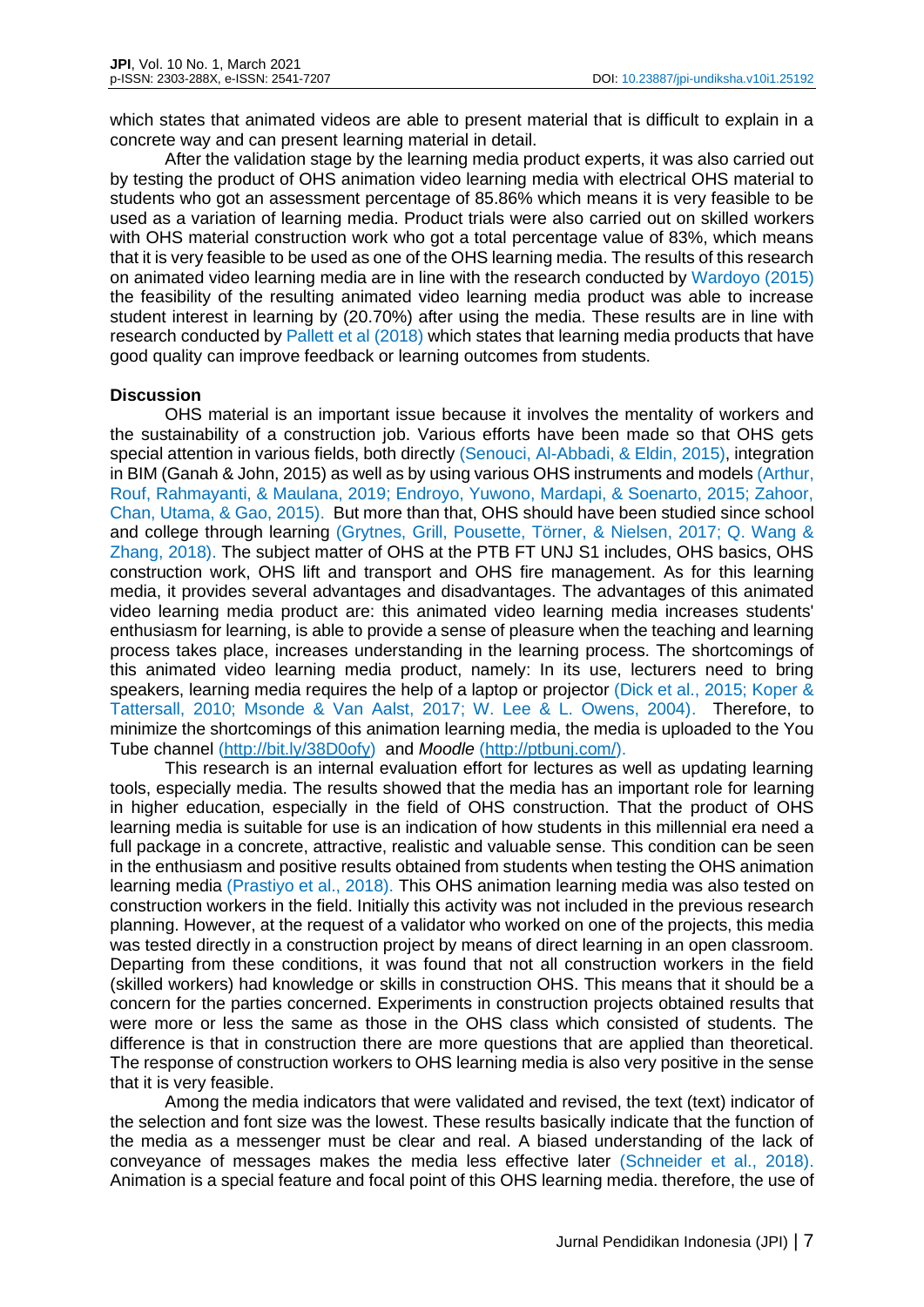animations such as emerging characters as well as the movement of these characters becomes the focus for validators as well as students (Liao, Chen, & Shih, 2019), It will take a while for the fix to work as it should. Although in the assessment of both validators and students the two weakest indicators are still valid, this indicator is a crucial point which is basically important to note. Indicators of color combination, presentation format, media implementation and media use are indicators that receive high ratings. These results indicate that the performance of this learning media is quite in accordance with existing standards and is easy to use by students. As is well known, most of the students involved are millennials who are at least familiar with the use of digital and animation devices (Bock et al., 2018; Lee, 2016; Smaldino et al., 2012; Zaneldin, Ahmed, & El-Ariss, 2019).

Judging from the material indicators, learning objectives are the weakest indicator of expert judgment even though they are still in a good level. Meanwhile, the delivery of material and the selection of material above the indicators of learning objectives are still in the appropriate category. These results indicate that it is time for learning objectives and materials related to OHS courses to get the latest updates in accordance with the current conditions of OHS construction. an average score below 90 is another indicator of the need for updating the material. Various understanding of OHS material will have a good impact on construction workers later. The use of standard personal safety equipment such as helmets, safety shoes and wearpacks will have a positive impact on the sustainability of construction workers and their working mentality (Senouci et al., 2015). In construction it is not only related to construction materials but also high-weight objects (Baiburin, 2017) and fire (Q. Wang & Zhang, 2018). All of them are very relevant and well conveyed in this OHS animation learning video media.

Initial research shows that animated video learning media in OHS courses can be used as variations during the learning process. This is confirmed both through the results of needs analysis and in line with the results of research conducted by Hager, Golonka and Putanowicz (2016) which states that the student's response when given this animated video is able to provide attractiveness and reduce boredom in the learning process as expected. The product of animated video learning media for OHS courses is a 2D animation learning media that is useful for variations in the use of learning media during the learning process, as well as animation video learning media to make it easier to understand learning material (Schneider et al., 2018). The material display in this animated video media is a half-semester material for the OHS course which includes five basic competencies. This animation video learning media consists of 5 videos with a video duration of 5 to 10 minutes. The product of course animation video learning media is packaged using a DVD in which there are instructions for using animated video learning media.

The results and research trials of the development of animation learning media are basically in accordance with student responses when the initial analysis is carried out. Students want a full package of learning media. This means that students need concrete, realistic, interesting and valuable media. Concrete means that the media can present an atmosphere similar to the conditions they will actually face later. Realistic means that students want objects that are similar to the real thing even though they are smaller or with animation in the media. Interesting in the sense that students want media that matches their current interests, such as digital and animation. Value means staying in the corridor of subject learning and not deviating from the material they should have gotten.

The final product of this research is a prototype which still has to be developed. Therefore, an open response and a sharpening of the material is needed prior to larger trials. After more than 6 months of being uploaded on YouTube social media, it has reached 2,000 views, received various responses and based on the traffic data this video has been used in various universities and vocational schools in the field of building construction in various regions. This means that this learning video has received a pretty good response from the audience and is ready to be tested into a larger sample.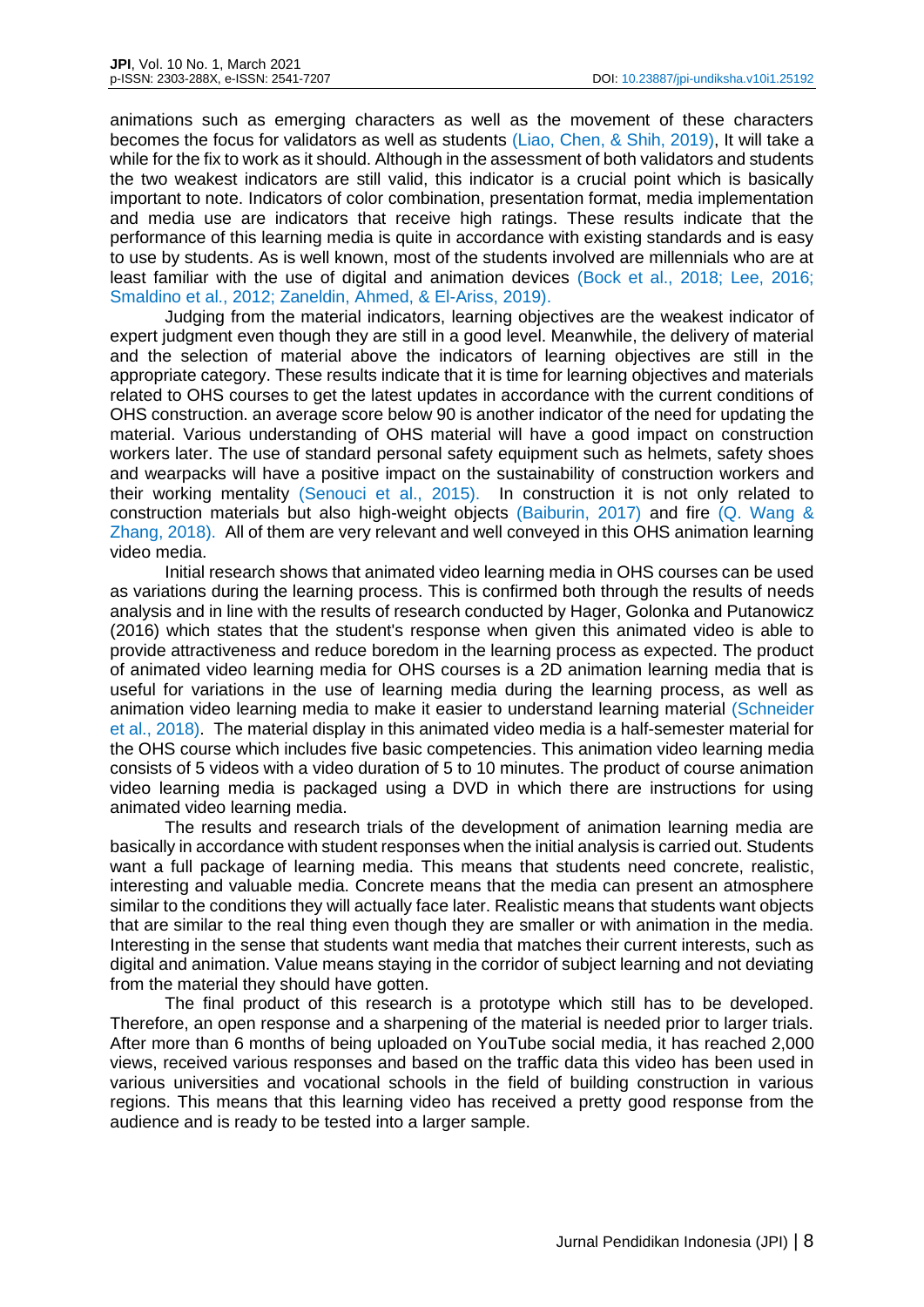#### **4. Conclusions and Suggestions**

Based on the results of the research above, it can be concluded that the animated video learning media prototype can be used as a variety of learning media for OHS courses which is very suitable for use in S1 PTB FT UNJ. The use of animated video learning media can increase student enthusiasm and activeness in the learning process. Animated video learning media can be used to reduce boredom during the OHS learning process, especially when learning online. This animated video learning media product can be continued to create even better products. The product of animated video learning media for OHS courses helps lecturers in the learning process.

### **References**

Akbar, S. (2013). *Learning Device Instruments.* Rosdakarya Youth.

- Arham, U. U., & Dwiningsih, K. (2016). The Effectiveness of Interactive Multimedia Based on Blended Learning To Improve Student Learning Outcomes. *Kwangsan*Journal, 4(2), 111. https://doi.org/10.31800/jurnalkwangsan.v4i2.89.
- Arsyad, A. (2014). *Learning Media.* Jakarta: Rajawali Press.
- Arthur, R., & Dwi, R. N. (2019). E-Module of Cost Estimating Course in Building Construction Vocational Undergraduate Program Faculty of Engineering Universitas Negeri Jakarta. *Jurnal Ilmu Pendidikan*, *25*(2), 88–96. http://dx.doi.org/10.17977/um048v25i1p88-96.
- Arthur, R., Luthfiana, Y., & Musalamah, S. (2019). Analysis of Learning Media Development Needs in Materials Mechanics Courses at Jakarta State University. *Journal of Educational Building*, 5(2), 38–44. https://doi.org/10.24114/ebjptbs.v5i2%20DES.16084.
- Arthur, R., Rouf, F. A., Rahmayanti, H., & Maulana, A. (2019). Plumbing Work Competence Instrument in the Field of Civil Engineering. *Journal of Physics: Conference Series*, *1402*(2), 1–6. https://doi.org/10.1088/1742-6596/1402/2/022019.
- Arthur, R., Sekartaji, G. T., Maulana, A., & Dewi, L. K. (2019). Video Media Development Presentation on Hydrology Courses at Jakarta State University. *Kwangsan Journal of Educational*Technology , *07*(02), 170–183. https://doi.org/10.31800/jtp.kw.v7n2.p170- -183.
- Baena, F., Guarin, A., Mora, J., Sauza, J., & Retat, S. (2017). Learning Factory: The Path to Industry 4.0. In *7th Conference on Learning Factories* (Vol. 9, pp. 73–80). Procedia Manufacturing. https://doi.org/10.1016/j.promfg.2017.04.022.
- Baiburin, A. K. (2017). Civil Engineering Quality Assessment in Terms of Construction Safety Index. *Procedia Engineering*, *206*, 800–806. https://doi.org/10.1016/j.proeng.2017.10.554.
- Bock, A., Modabber, A., Kniha, K., Lemos, M., Rafai, N., & Hölzle, F. (2018). Blended learning modules for lectures on oral and maxillofacial surgery. *British Journal of Oral and Maxillofacial Surgery*, *56*(10), 956–961. https://doi.org/10.1016/j.bjoms.2018.10.281.
- Dick, W., Carey, L., & Carey, J. O. (2015). *The systematic design of instruction*. Pearson.
- Endroyo, B., Yuwono, B. E., Mardapi, D., & Soenarto. (2015). Model of learning/training of Occupational Safety & Health (OSH) based on industry in the construction industry. In *The 5th International Conference of Euro Asia Civil Engineering Forum* (Vol. 125, pp. 83–88). Elsevier B.V. https://doi.org/10.1016/j.proeng.2015.11.013.
- Furi, U. L., & Mustaji, N.Y. (2017). Video Media Development Of Digital Photo Composition Subjects for Xi Multimedia Class Students in Vocational High School. *Kwangsan Journal*, *5*(2), 10. https://doi.org/10.31800/jurnalkwangsan.v5i2.43.
- Ganah, A., & John, G. A. (2015). Integrating building information modeling and health and safety for onsite construction. *Safety and Health at Work*, *6*(1), 39–45. https://doi.org/10.1016/j.shaw.2014.10.002.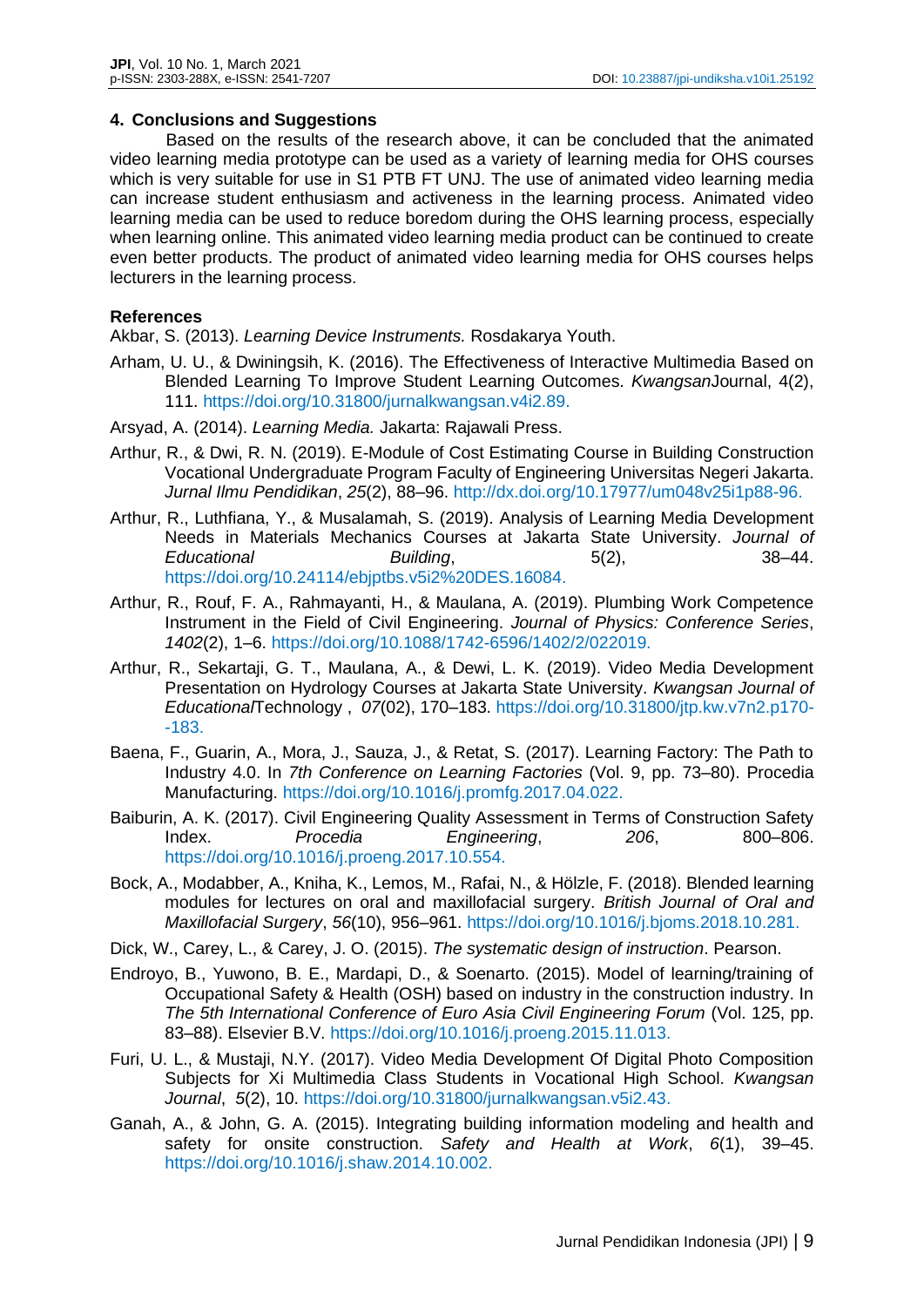- Grytnes, R., Grill, M., Pousette, A., Törner, M., & Nielsen, K. J. (2017). Apprentice or Student? The Structures of Construction Industry Vocational Education and Training in Denmark and Sweden and their Possible Consequences for Safety Learning. *Vocations and Learning*, 1–23. https://doi.org/10.1007/s12186-017-9180-0.
- Grzyl, B., Miszewska-Urbańska, E., & Apollo, M. (2017). Building Information Modelling as an Opportunity and Risk for Stakeholders Involved in Construction Investment Process. *Procedia Engineering*, *196*(June), 1026–1033. https://doi.org/10.1016/j.proeng.2017.08.045.
- Hager, I., Golonka, A., & Putanowicz, R. (2016). 3D Printing of Buildings and Building Components as the Future of Sustainable Construction? *Procedia Engineering*, *151*, 292–299. https://doi.org/10.1016/j.proeng.2016.07.357.
- Hamid, M. A., Aribowo, D., & Desmira, D. (2017). Development of learning modules of basic electronics-based problem solving in Vocational Secondary School. *Journal of Vocational Education*, *7*(2), 149. https://doi.org/10.21831/jpv.v7i2.12986.
- Hokanson, B., Clinton, G., & Kaminski, K. (2018). *Educational Technology and Narrative*. cham: Springer International Publishing. https://doi.org/10.1007/978-3-319-69914-1.
- Johari, A. (2014). 8 application of video and animation media on vacuuming materials and replenishing student learning outcomes. *Journal of Mechanical Engineering Education*, *1*(1), 8–15.
- Koper, R., & Tattersall, C. (2010). *Learning Design*. Springer US. https://doi.org/10.1007/b138966.
- Law, K. M. Y., Geng, S., & Li, T. (2019). Student enrollment, motivation and learning performance in a blended learning environment: The mediating effects of social, teaching, and cognitive presence. *Computers & Education*, *136*, 1–12. https://doi.org/10.1016/j.compedu.2019.02.021.
- Lee, A. Y. L. (2016). Media education in the School 2.0 era: Teaching media literacy through laptop computers and iPads. *Global Media and China*, *1*(4), 435–449. https://doi.org/10.1177/2059436416667129.
- Liao, C. W., Chen, C. H., & Shih, S. J. (2019). The interactivity of video and collaboration for learning achievement, intrinsic motivation, cognitive load, and behavior patterns in a digital game-based learning environment. *Computers and Education*, *133*(January), 43–55. https://doi.org/10.1016/j.compedu.2019.01.013.
- Maulana, I. R., Adi, S., & Hariyanto, E. (2019). Learning Media Based on Autoplay Media Studio For Junior High School. *Journal of Education: Theory, Research, And*Development , *4*(9), 1177–1184. https://doi.org/10.17977/JPTPP.V4I9.12451.
- Miftah, M. (2015). Learning Media: From Conception to Utilization And Its Problems. *Kwangsan*Journal, *3*(2), 135. https://doi.org/10.31800/jurnalkwangsan.v3i2.30.
- Msonde, S. E., & Van Aalst, J. (2017). Designing for interaction, thinking and academic achievement in a Tanzanian undergraduate chemistry course. *Educational Technology Research and Development*, *65*(5), 1389–1413. https://doi.org/10.1007/s11423-017- 9531-4.
- Muhson, A. (2010). Development of Information Technology-Based Learning Media. *Indonesian Journal of Accounting*Education , *8*(2), 1–10. https://doi.org/10.21831/JPAI.V8I2.949.
- Munir 's. (2014). *Multimedia Concepts & Applications In Education* (Vol. 58). Bandung: Alfhabeta. https://doi.org/10.1128/AAC.03728-14.
- Pallett, A. C., Nguyen, B. T., Klein, N. M., Phippen, N., Miller, C. R., & Barnett, J. C. (2018). A randomized controlled trial to determine whether a video presentation improves informed consent for hysterectomy. *American Journal of Obstetrics and Gynecology*, *219*(3), 277.e1-277.e7. https://doi.org/10.1016/j.ajog.2018.06.016.